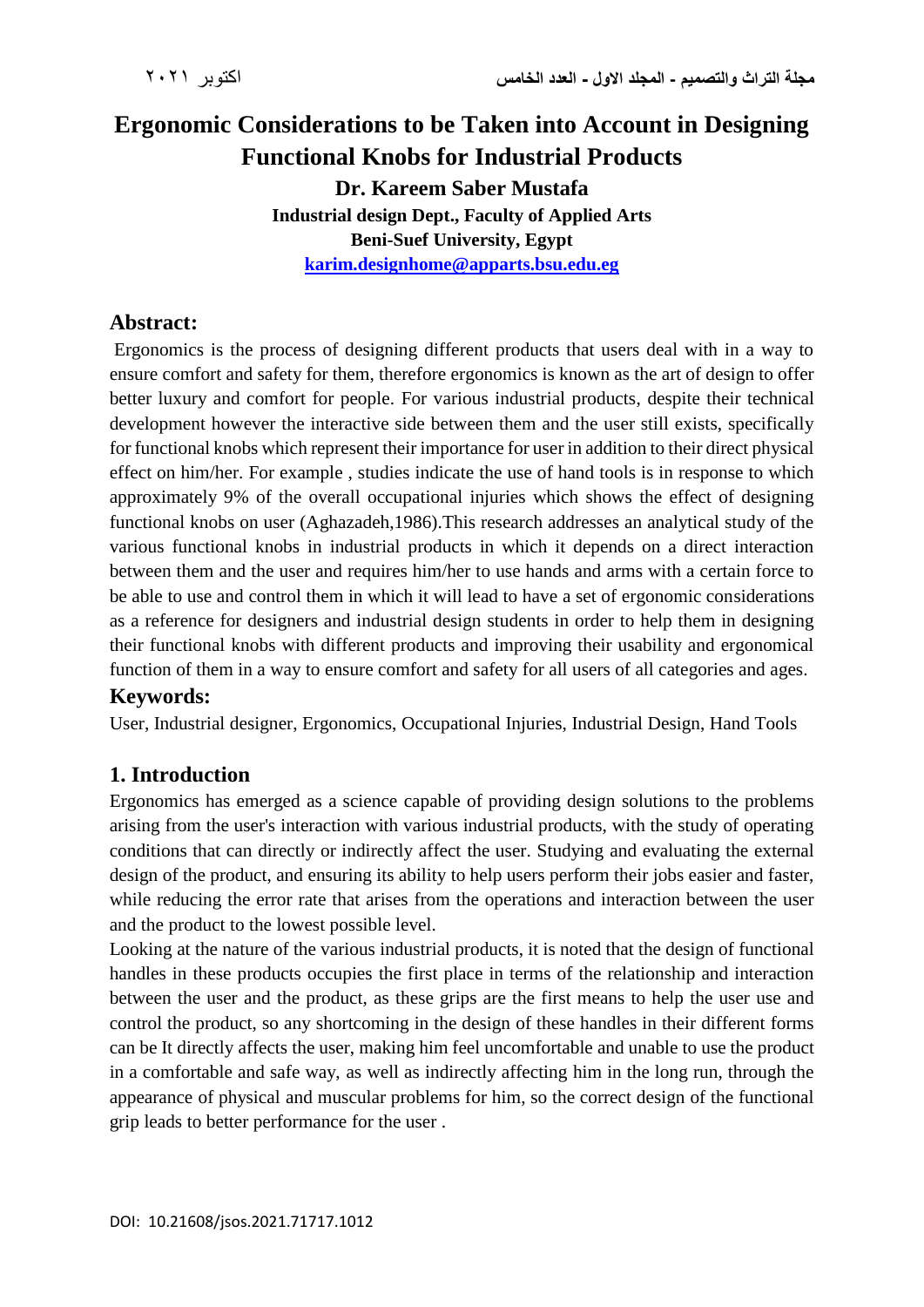## **2. Research Topic**

Many industrial products and services depend on the muscular side of the user, through the use of his arms and hands to be able to use it optimally, as well as tight control of the product and the ability to move it, so the design of a good functional handle is important for both the designer and the user alike. To reach the best designs for those handles to ensure ease of use, in addition to achieving safety standards between the user and the product, while the user is looking for a comfortable handle design so that he can perform the function without an obstacle between him and the product.

Therefore, the design of functional handles is of paramount importance in the field of product design, and researchers usually seek through the science of ergonomics to reach a set of requirements and criteria to be taken into account when designing those handles, so that designers can reach the optimal design. Recognizing and studying these standards, to help them in the future to provide design solutions for functional handles that suit the nature of the user.

Therefore, the research deals with the information and standards that must be taken into account by designers and industrial design students, in order to reach a good handle design that suits the user and achieves safety standards when using.

### **3. Research Problem**

The research problem is the absence of a clear and tidy list of ergonomic considerations to be taken into account by designers and industrial design students when designing functional handles with industrial products, which is negatively reflected on the performance of the product and the nature of the interactive relationship between the user and the product.

4. Research objective

The research aims to develop a list of ergonomics considerations to be taken into account by designers and students of industrial design when designing different functional handles in products.

#### **5. Importance Of Research**

The importance of the research is as follows:

 $\Box$  Clarify the importance of ergonomics and the role it plays in product development and improvement.

 $\Box$  Clarify the role of functional handles that they play in the interactive relationship between the user and the product.

 $\Box$  Develop a list of considerations to be taken into account when designing functional handles by designers and students of industrial design.

 $\Box$  The ability to reach designs for functional handles in industrial products that achieve safety and comfort for users.

## **6. Research Methodology**

The research follows the descriptive analytical approach to arrive at a methodology that helps the student to set the requirements to be taken into account when designing functional handles.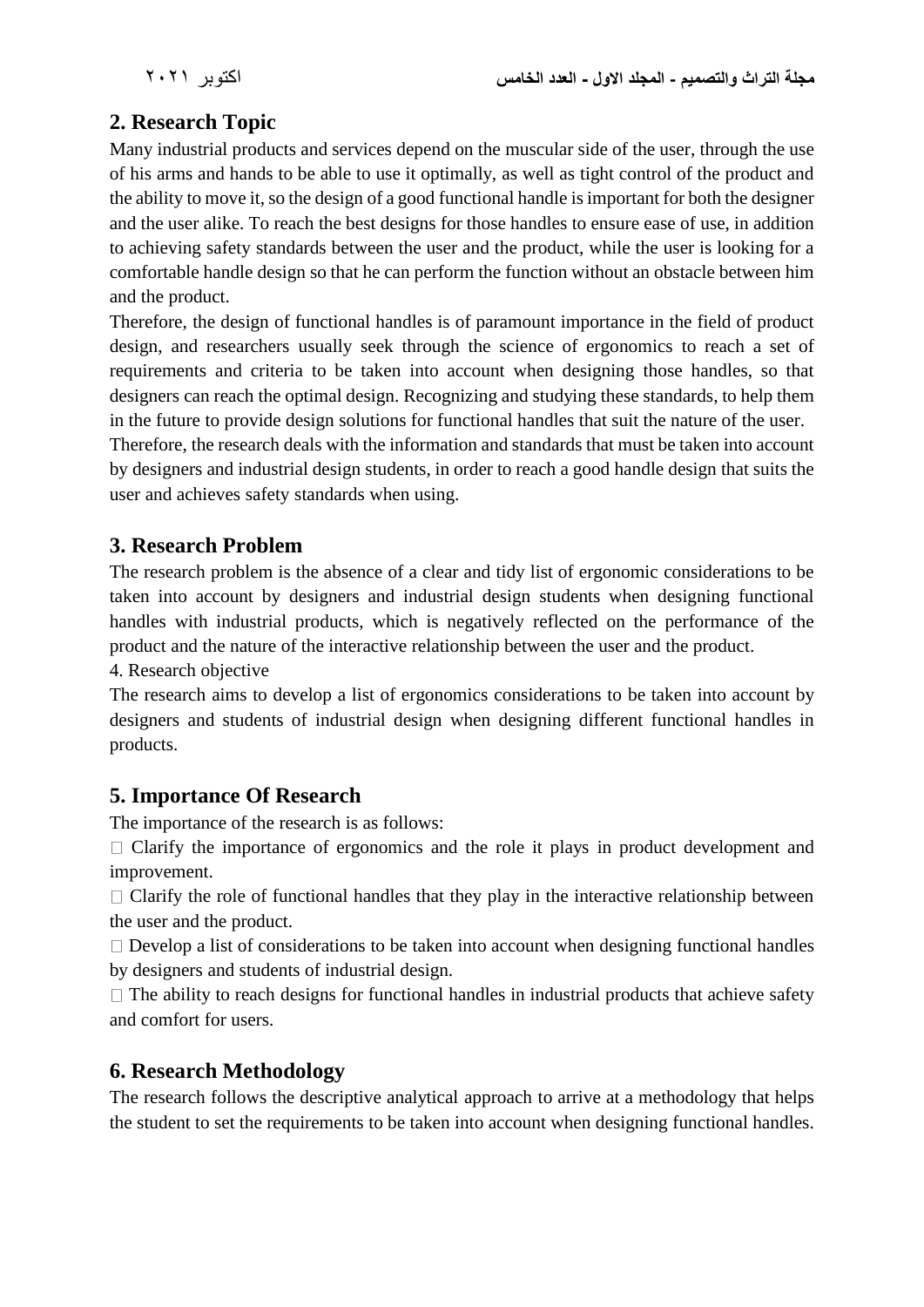## **7. Force Search**

Establishing a list of ergonomic considerations for the design of functional handles in industrial products as a reference for both designers and students of industrial design, will lead to arriving at a design suitable and suitable for the user.

### **8. Conclusion**

The science of ergonomics is concerned with improving the performance experience between the user and the product, and achieving maximum standards of comfort and safety during use, so this science has been called "the art of designing for the comfort and well-being of users". In view of the nature of the various industrial products, it is noted that the use handle in many of them is the direct means of interaction between the user and the product, so the presence of any defect in the nature of the design of the functional handle and the failure to achieve standards of safety and comfort in use, is directly reflected in the result of the interaction process and the functional and usability aspect The product, whether through poor experience of use or through indirect effects, represented in causing physical and muscular problems for the user in the long run. Therefore, institutions and academies have been interested in searching for specific criteria that the designer can benefit from when designing these functional handles, and to avoid the consequences of that process in the future. Through this research, the researcher followed the descriptive analytical approach, by analyzing a set of studies and research to determine a set of requirements that must be met when designing functional handles. Studies that fulfill the criteria previously identified by the researcher and considered as a basic reference for him, enabling him to determine the main requirements that must be met for the design of functional handles.

After studying and analyzing previous studies, the researcher reached an initial reference list that is considered a nucleus that can be relied upon and benefited from in the design of functional handles. At the Faculty of Applied Arts - Beni Suef University, where part of the course description deals with training students to design handles of a variety of different hand tools and tools, and training them on how to apply this methodology by visualizing the proposed design process from the perspective of ergonomics, and applying the standards that have been set. The design process consists of three stages: the first stage is the collection and analysis of information, and it was carried out through specific criteria represented in (determining the type of fist used - reviewing the engineering aspects and measurements of the product - reviewing the safety aspects - determining the advantages and defects of the product according to the main design considerations - developing a proposal for development) . Then comes the second stage, which is the stage of developing ideas and benefiting from the proposals identified in the previous stage of development, in addition to applying the ergonomic criteria and requirements previously identified by the researcher in the proposed ideas. Then the third stage comes the stage of reviewing the design and ascertaining the extent to which it fulfills the ergonomic criteria for the design of functional handles, and its impact on the user experience, by converting the proposed design into a physical image and presenting it to a group of users for use and evaluation through the specified form, in addition to photographing and analyzing the different positions of the grip. User and analyzed according to the criteria previously defined. From the previous experience, the researcher was able, with the help of students, to reach designs that take into account the ergonomics and usage aspects, and fulfill the requirements to be taken into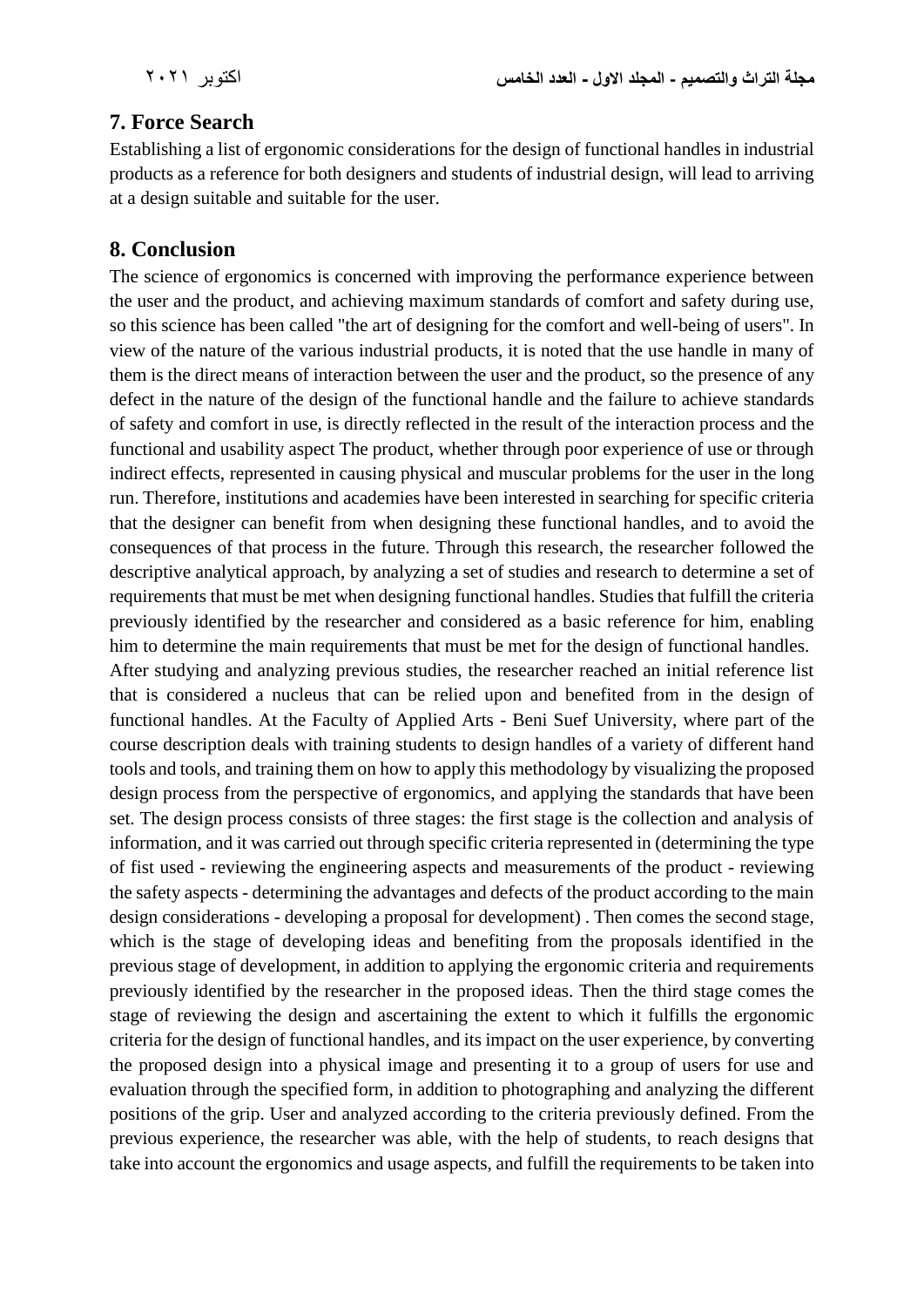account when designing functional handles with different products as a preliminary experiment, to verify the effectiveness of the proposed standards, and to expand the experiment in a more comprehensive and larger way to include more difficult and complex products, and to become a nucleus It helps researchers to complete studies and research related to this field. Thus, the researcher has achieved the main objective of the research, which is to develop a list of ergonomic considerations to be taken into account by designers and students of industrial design when designing different functional handles in products.

### **9. Results**

 $\Box$  Ergonomics aims to achieve comfort and safety when using products.

 $\Box$  The design of functional handles in these products ranks first in terms of the relationship and interaction between the user and the product, as these grips are the first means to help the user use and control the product.

 $\Box$  The inappropriateness of the design of the handles in different forms directly affects the user, making him feel uncomfortable and the inability to use the product in a comfortable and safe way, as well as indirectly affecting him in the long run through the emergence of physical and muscular problems.

 $\Box$  The more user-friendly the handle design, the less errors and impacts related to the use process.

 $\Box$  The correct design of the handle is very important for the prevention of various muscular disorders, which occur in the upper limbs of the user due to the nature of use.

The type of grip used to hold functional handles can be divided into two main types: Power grip and precision grip.

 $\Box$  The appropriate diameter of the tool handle is estimated at 19.7% of the total length of the tool.

 $\Box$  The oval shape of the handle is best in use, so that the ratio of length to width is 1.25:1.

 $\Box$  Studies indicate that the length of the handle suitable for the user ranges between (100-125) mm), the average width of the hand for males is approximately 87 mm and for females is approximately 78 mm.

 $\Box$  The weight of the tool that requires strength in use should not exceed as much as possible 1.4 kg, the higher the weight, the greater the effort exerted by the user.

 $\Box$  The weight of the tool that requires accuracy in use should not exceed 0.5 kg, the higher the weight, the lower the accuracy due to the pressure force acting on the user's hand.

 $\Box$  Users prefer to use tools and tools with a 10 degree inclined handle over straight grips, and studies indicate that using a tilt angle to design the handle between an angle (20-40 degrees) can reduce the negative effects resulting from the use of the user's wrist.

#### **References:**

'Abu Almajd, Eabd Alnabaa.(2000). al'iirjunumiks fa altasmim alsanaeaa,altubeat al'uwlaa , P55-60.

Balasubramanian, R., & Santos, V. J. (2014). The human hand as an inspiration for robot hand development (Vol. 95): Springer.